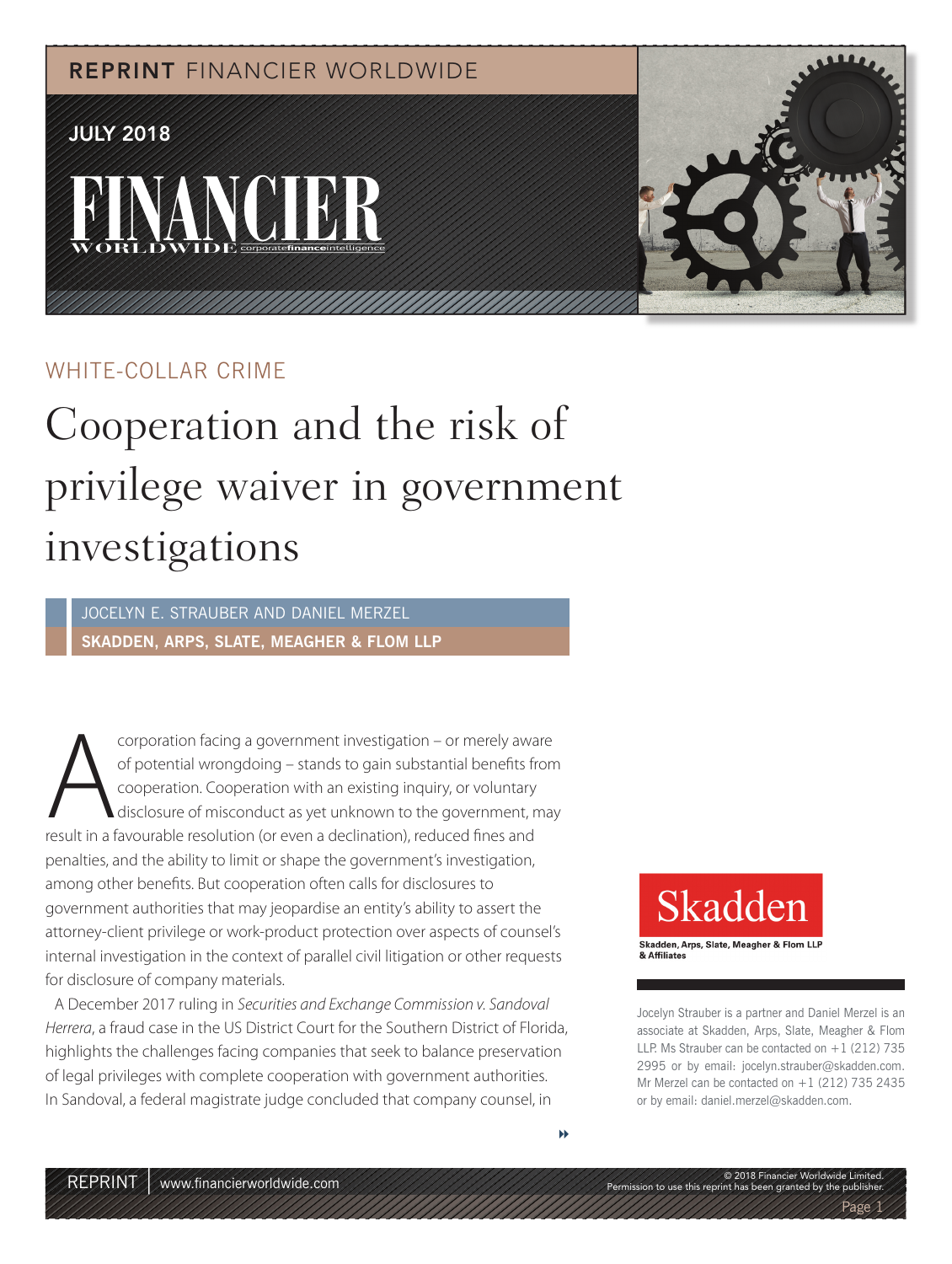# **FINANCIER**

providing detailed oral summaries of witness interviews to the Securities and Exchange Commission (SEC), had waived work-product protection with respect to the notes and memos on which those summaries were based. The Sandoval decision follows over a decade of shifting government guidance on the requirements for corporate cooperation credit, and shows that while the Department of Justice (DoJ) and SEC will not seek privilege waivers as a condition of cooperation, they do define full cooperation in a manner that, at a minimum, risks a judicial finding of waiver.

### **Cooperation credit: a brief history**

Since 1999, the DoJ has issued and then repeatedly revised and refined a list of factors governing the decision whether to criminally charge a corporate entity. The so-called Holder memo, issued in June 1999 by then deputy attorney general Eric Holder, provided that "[a] corporation's timely and voluntary disclosure of wrongdoing[,] and its willingness to cooperate" with the government's investigation – "including, if necessary, the waiver of the corporate attorney–client and work product privileges" – should be

weighed against various other factors, including the nature and seriousness of the offence, the pervasiveness of wrongdoing within the company and the company's history of similar conduct, if any. The memo noted that privilege waivers "are often critical in enabling the government to evaluate the completeness of a corporation's voluntary disclosure and cooperation", and that prosecutors could therefore, "in appropriate circumstances", request privilege waivers as to "the factual internal investigation and any contemporaneous advice given to the corporation concerning the conduct at issue".

In January 2003, against the backdrop of the Enron and WorldCom scandals, Larry Thompson issued a slightly revised set of principles for the prosecution of corporations, with an "increased emphasis on... the authenticity of a corporation's cooperation". The Thompson memo took the view that, "[t]oo often", corporations "purport[] to cooperate with a [government] investigation" while taking steps to prevent exposure of the full scope of misconduct. The memo incorporated much of the text of the Holder memo verbatim, including the passages concerning privilege waiver, but in



effect treated a company's willingness to waive privilege as a measure of the authenticity of its cooperation.

Under the Thompson memo, the DoJ routinely sought privilege waivers and other demonstrations of 'authentic' corporate cooperation. Notably, in a 2004 investigation concerning KPMG, KPMG not only waived privilege but also, at the DoJ's urging, withheld payment of legal fees for employees who refused to cooperate. The government ultimately indicted 13 KPMG employees. But in June 2006, in United States v. Stein, Judge Lewis Kaplan of the Southern District of New York dismissed the indictment as to all 13 employees, on the basis that the government's tactics with respect to legal fees effectively deprived the employees of their constitutional rights to counsel and due process.

Later that year, amid growing concern about the 'culture of waiver' in the DoJ and other government agencies, legislation was introduced in the US Senate to prohibit federal prosecutors and regulators from requesting privilege waivers. The bill stalled in the Senate, but within a week of its introduction, deputy attorney general Paul McNulty issued a revised set of guidelines, requiring

Page 2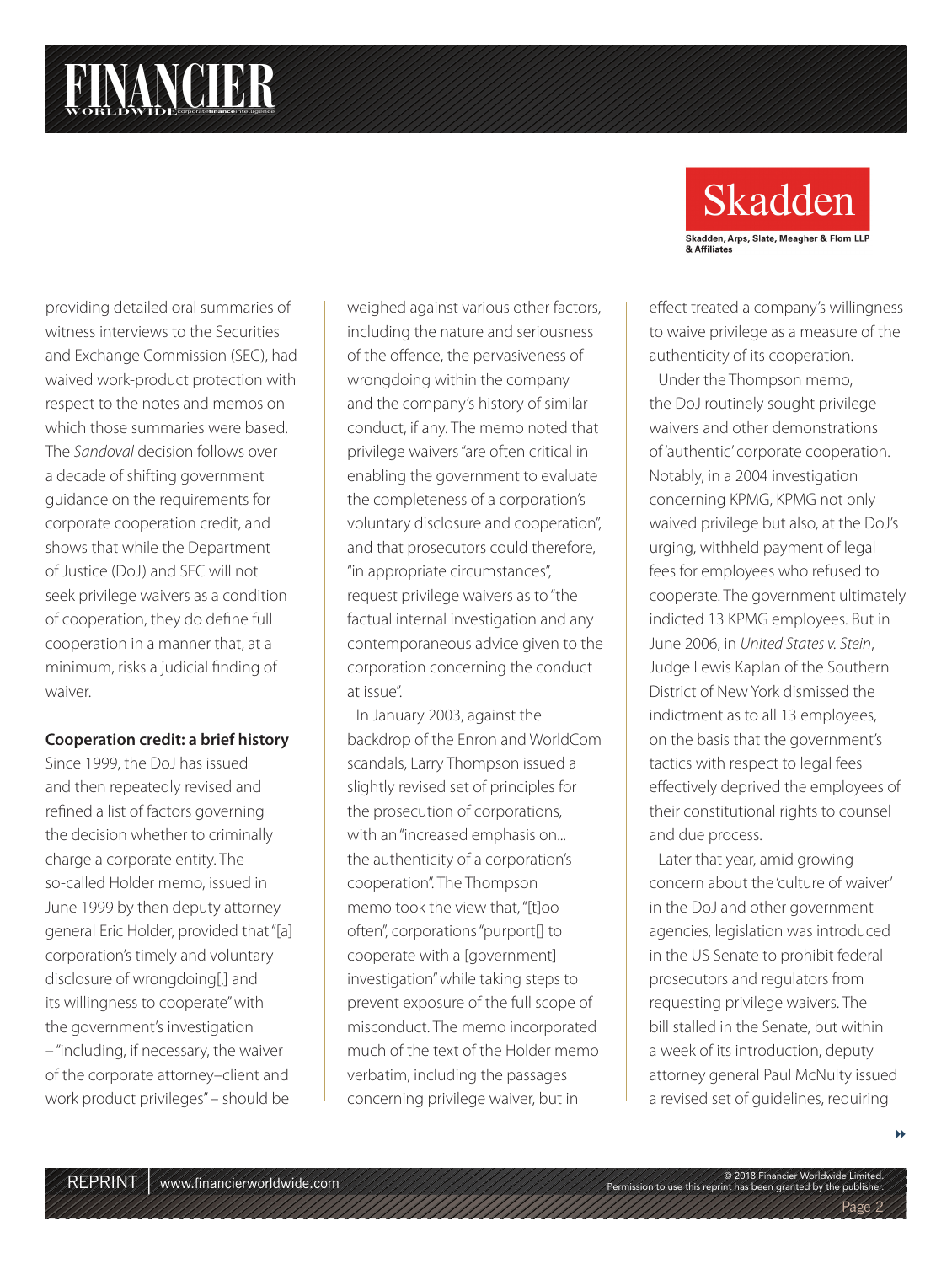senior-level preapproval for all waiver requests, and limiting such requests to situations of "legitimate need". Two years later, addressing concerns that the McNulty memo had not gone far enough in removing the pressure to waive privilege, Mark Filip, McNulty's successor, revised the DOJ guidelines yet again. The Filip memo shifted the focus to whether the cooperating corporation had disclosed "the relevant facts". It expressly instructed prosecutors not to request privilege waivers, and noted that "[e]ligibility for cooperation credit is not predicated upon the waiver of attorney-client privilege or work product protection".

In a footnote, the Filip memo glossed over the challenge of providing non-privileged 'facts' obtained in a privileged context and memorialised in privileged materials. With respect to interviews of corporate employees (which are a standard fact-gathering tool in internal investigations), the Filip memo acknowledged that notes and memos may be protected by the attorney-client privilege and workproduct doctrine, and that companies need not produce those notes and memos, but that they do "need to produce, and prosecutors may request, relevant factual information".

Today, the DoJ continues to follow this framework, and other federal agencies take a functionally similar approach. For instance, the SEC's Enforcement Manual provides that "a party's decision to assert a legitimate claim of privilege will not negatively affect [its] claim to credit for cooperation", and that the critical factor is the party's disclosure of "all [relevant] facts within [its] knowledge".

#### **SEC v. Sandoval Herrera**

Despite the DoJ's suggestion that non-privileged 'facts' may easily be separated from privileged materials and thus may be requested as part of a company's cooperation, the 5 December 2017 ruling in SEC v. Sandoval Herrera illustrates the risk of waiver in such cases. In Sandoval, General Cable Corporation (GCC), a manufacturer of industrial cable and wire, conducted an internal investigation, with the assistance of outside counsel, into certain accounting irregularities at its Brazilian subsidiary. Counsel interviewed dozens of GCC employees, many on site in Brazil. The lawyers took notes at the interviews and later prepared memos summarising the relevant facts. In November 2012, GCC voluntarily disclosed its investigation



to the SEC. The SEC launched its own investigation and requested documents and information from GCC. In 2013, GCC's outside counsel met with the SEC staff and provided 'oral downloads' of 12 interviews that counsel had conducted – in essence, bare recitations of the substance of the interview notes and memos.

In December 2016, GCC agreed to pay a penalty of \$6.5m to the SEC to resolve the matter. Separately, the SEC pursued charges against GCC executives, including Mathias Francisco Sandoval Herrera and Maria Cidre, who allegedly took steps to conceal the accounting errors when they became aware of them in 2012. The executives' lawyers served a subpoena on the company's outside counsel, seeking production of the interview notes and memos. Counsel objected on grounds of work-product protection, and the executives filed a motion to compel the firm to produce the materials.

In adjudicating the motion, Magistrate Judge Jonathan Goodman determined that counsel's 'oral downloads' to the SEC operated as a waiver of work-product protection as to the underlying notes and memos. (The judge did not address the attorney-client privilege, as

Page 3